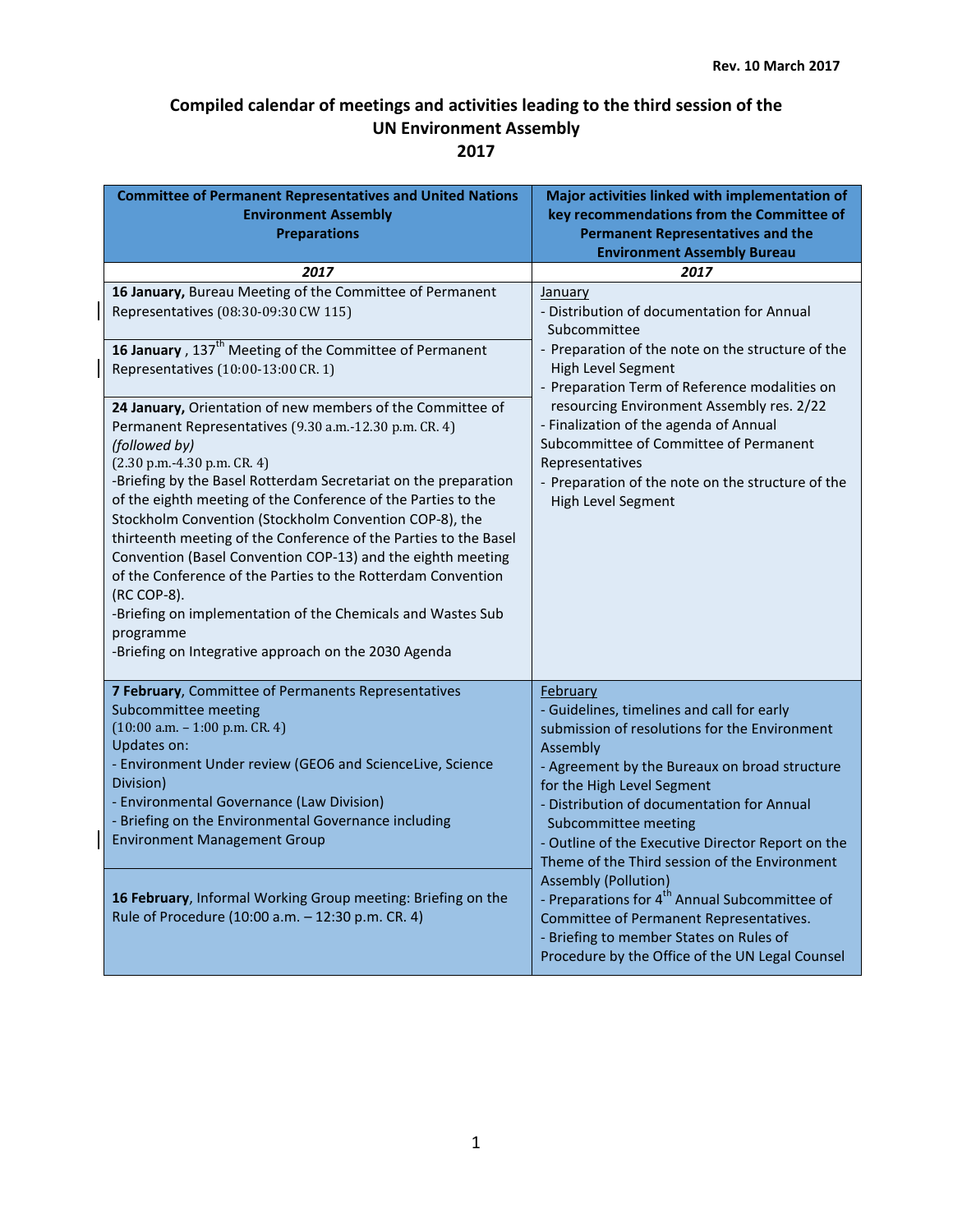| <b>Committee of Permanent Representatives and United</b><br><b>Nations Environment Assembly</b><br><b>Preparations</b>                                                                                                                                                                                                                                                                                                                                                                                                                                                                                                                                                                                                                                                                                                                                                                                                                                                                                                                  | Major activities linked with implementation of key<br>recommendations from the Committee of Permanent<br><b>Representatives and the Environment Assembly</b><br><b>Bureau</b>                                                                                                                                                                                                                                      |
|-----------------------------------------------------------------------------------------------------------------------------------------------------------------------------------------------------------------------------------------------------------------------------------------------------------------------------------------------------------------------------------------------------------------------------------------------------------------------------------------------------------------------------------------------------------------------------------------------------------------------------------------------------------------------------------------------------------------------------------------------------------------------------------------------------------------------------------------------------------------------------------------------------------------------------------------------------------------------------------------------------------------------------------------|--------------------------------------------------------------------------------------------------------------------------------------------------------------------------------------------------------------------------------------------------------------------------------------------------------------------------------------------------------------------------------------------------------------------|
| 3 March, Bureau meeting of the Committee of Permanent<br>Representatives<br>(8:30 a.m. - 10:00 a.m., Delegate's Lounge)<br>6 - 9 March, Fourth Annual Subcommittee of the Committee<br>of Permanent Representatives<br>(9.30 a.m. - 12.30 p.m. CR. 1)<br>$(14.30 - 17.30 p.m. CR. 1)$<br>10 March, Bureau meeting of the Committee of Permanent<br>Representatives<br>(8:30 a.m. - 9:15 a.m., CW115)<br>(followed by)<br>138 <sup>th</sup> Meeting of the Committee of Permanent<br>Representatives<br>(9.30 a.m. - 12.30 p.m. CR. 1)<br>15 March, Joint Bureaux Meeting of the UN Environment<br>Assembly and the Committee of Permanent Representatives<br>(4:30 p.m. - 6:00 p.m. UNON VC Room)<br>16 March, Briefing on The Economics of Ecosystems and<br>Biodiversity (TEEB) and on UN Environment Programme<br>work on Water Quality<br>$(10:00 a.m. - 12:00 p.m. C.R 4)$<br>21 March, Committee of Permanents Representatives<br>Subcommittee meeting<br>(9:30 a.m. - 12:30 p.m., CR.4)<br>- Update on the Joint Bureaux meeting | March<br>- First draft UN Environment Assembly Delegate's<br>Handbook for member States comments.<br>- Deadline for submission of resolutions (30 March TBC)<br>- Inputs to the High-Level Political Forum (Fourth<br>Annual Subcommittee)<br>- Release of non-paper on the outcome document of<br>the High Level Segment of the 2017 Environment<br>Assembly<br>- Early notification for the Environment Assembly |
| - Structure of the 2017 Environment Assembly<br>8-12 May, 26 <sup>th</sup> Session of Habitat Governing Council                                                                                                                                                                                                                                                                                                                                                                                                                                                                                                                                                                                                                                                                                                                                                                                                                                                                                                                         |                                                                                                                                                                                                                                                                                                                                                                                                                    |
| 18 May, Committee of Permanent Representatives<br>Subcommittee meeting<br>(9.30 a.m. to 12.30 p.m. CR. 4)<br>Update on:<br>- Environment in the regions (Regional Presence Office)                                                                                                                                                                                                                                                                                                                                                                                                                                                                                                                                                                                                                                                                                                                                                                                                                                                      |                                                                                                                                                                                                                                                                                                                                                                                                                    |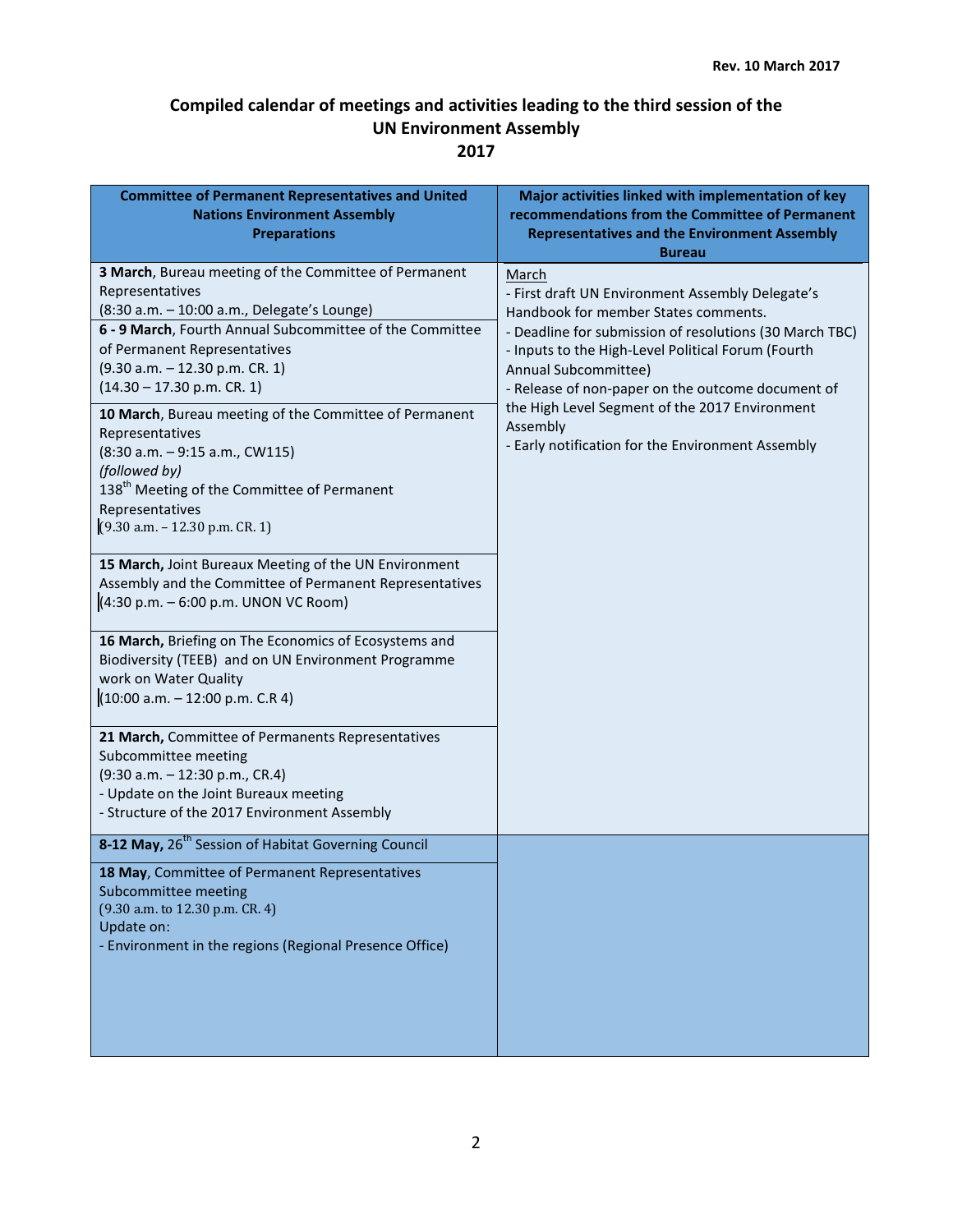| <b>Committee of Permanent Representatives and United</b><br><b>Nations Environment Assembly</b><br><b>Preparations</b>                                                                                                                                                                                                                                                                                                                                                                                                                                                                                                                                     | Major activities linked with implementation of key<br>recommendations from the Committee of Permanent<br><b>Representatives and the Environment Assembly</b><br><b>Bureau</b>                                                                                                                                                                                                                                                           |
|------------------------------------------------------------------------------------------------------------------------------------------------------------------------------------------------------------------------------------------------------------------------------------------------------------------------------------------------------------------------------------------------------------------------------------------------------------------------------------------------------------------------------------------------------------------------------------------------------------------------------------------------------------|-----------------------------------------------------------------------------------------------------------------------------------------------------------------------------------------------------------------------------------------------------------------------------------------------------------------------------------------------------------------------------------------------------------------------------------------|
| 8-10 June, 2017 Environment Assembly Second Joint<br>Preparatory Retreat and Consultations on the Outcome<br>Document of the Environment Assembly (hosted by Costa<br>Rica)                                                                                                                                                                                                                                                                                                                                                                                                                                                                                | June<br>- Election of the Committee of Permanent<br>Representatives Bureau<br>- Consultation on chairs of sessional bodies of<br>2017 Environment Assembly.<br>- Preparations for High-Level Political Forum.                                                                                                                                                                                                                           |
| 15 June, Committee of Permanent Representatives Bureau<br>meeting (11:00 am-12:30 pm)                                                                                                                                                                                                                                                                                                                                                                                                                                                                                                                                                                      | - Opening of online registration for Open Ended<br>Committee of Permanent Representatives and<br>Environment Assembly.<br>- Presentation of logistical package for delegations.<br>- Close of side events applications.<br>- Report of the Informal working group on procedural<br>and organizational matters to the 139 <sup>th</sup> meeting of the<br>Committee.<br>- Deadline for transmission of resolutions (30 June 2016<br>TBC) |
| 15 June, Informal working group meeting                                                                                                                                                                                                                                                                                                                                                                                                                                                                                                                                                                                                                    | June (continued)                                                                                                                                                                                                                                                                                                                                                                                                                        |
| (9.30 a.m. to 12.30 p.m. CR. 4)<br>20 June, Committee of Permanent Representatives<br>Subcommittee meeting<br>(9.30 a.m. to 12.30 p.m. CR. 4)<br>Updates on: Resourcing of the 2017 Environment Assembly<br>- Communication strategy for the 2017 Environment<br><b>Assembly (Communication Division)</b><br>- Environment under Review: Updates on GEO6 (Science<br>Division)<br>- Climate Change and Resource Efficiency (Economy, Science<br>and Ecosystems Divisions<br>27 June, 139 <sup>th</sup> meeting of the Committee of Permanent<br>Representatives<br>$(9.30 a.m. - 1.00 p.m. CR. 1)$<br>(followed by reception in honor of departing Bureau) |                                                                                                                                                                                                                                                                                                                                                                                                                                         |
| 6 July, Committee of Permanent Representatives<br>Subcommittee meeting<br>(9.30 a.m. to 12.30 p.m. CR. 4)<br>Update on Progress in the Implementation of the Programme<br>of Work and Budget (Operation Services Division) followed by<br>Updates on UNEP/EA.2/Res.22 "organizational modalities of<br>regular sessions of the United Nations Environment Assembly<br>in order to enhance the budgeting process of the Programme<br>and to better assess the resources allocated by the United<br>Nations to servicing the meetings of the Assembly".                                                                                                      | <b>July</b>                                                                                                                                                                                                                                                                                                                                                                                                                             |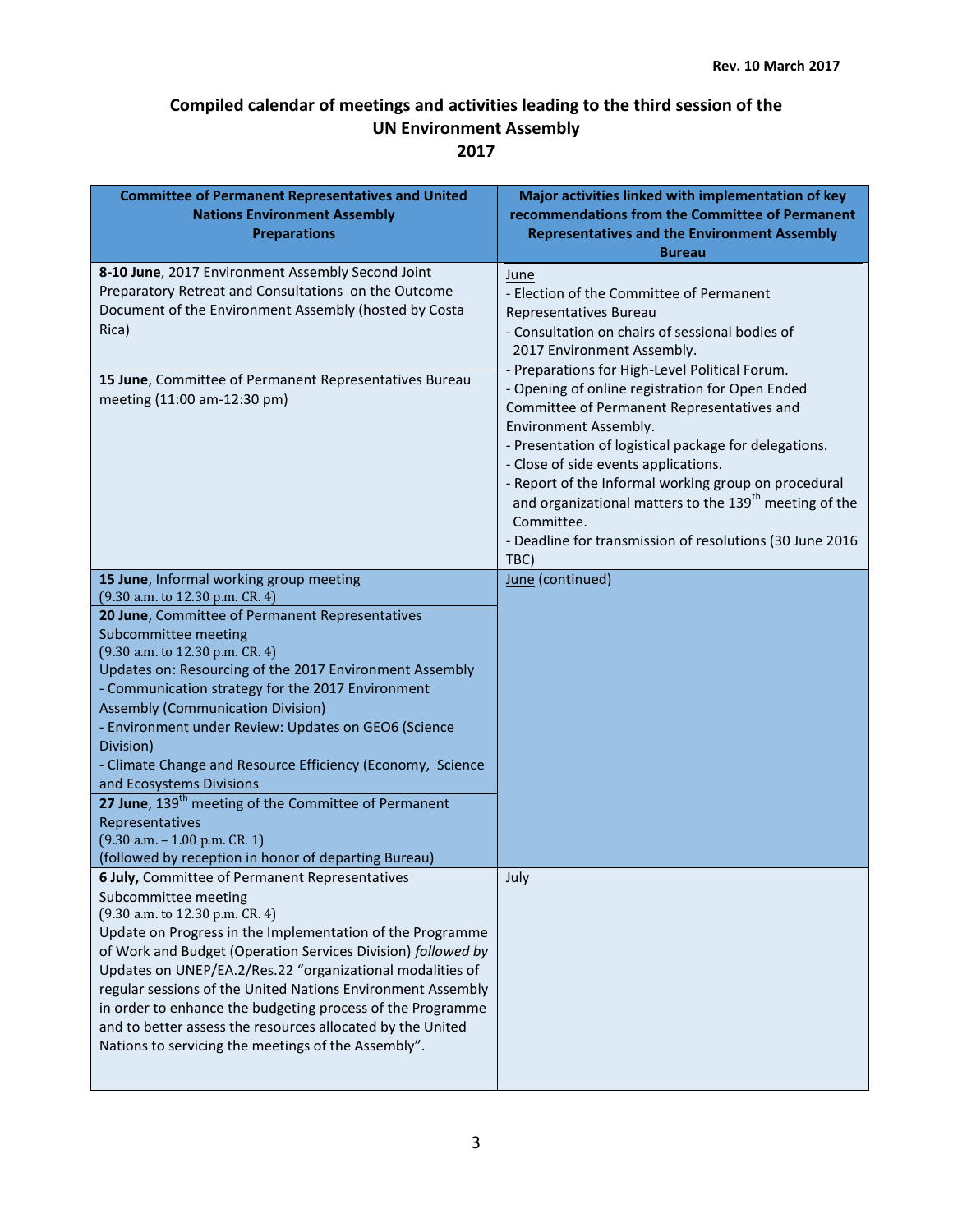| <b>Committee of Permanent Representatives and United</b><br><b>Nations Environment Assembly</b><br><b>Preparations</b>                                                                                                                                                                                                                                                                                                                                                                                                                                                                                                                                                                              | Major activities linked with implementation of key<br>recommendations from the Committee of Permanent<br><b>Representatives and the Environment Assembly</b><br><b>Bureau</b>                                                                                                                                                                                                                 |
|-----------------------------------------------------------------------------------------------------------------------------------------------------------------------------------------------------------------------------------------------------------------------------------------------------------------------------------------------------------------------------------------------------------------------------------------------------------------------------------------------------------------------------------------------------------------------------------------------------------------------------------------------------------------------------------------------------|-----------------------------------------------------------------------------------------------------------------------------------------------------------------------------------------------------------------------------------------------------------------------------------------------------------------------------------------------------------------------------------------------|
| 5-6 September, Consultations of Executive Director with<br><b>Regional and Political Groups</b><br>7 September, Committee of Permanent Representatives<br>Subcommittee: Update on Preparations for the UN<br>Environment Assembly (Governance Affairs Office)<br>$(9.30 a.m. - 12.30 p.m. CR. 4)$<br>12 September, Committee of Permanent Representatives<br>Subcommittee meeting<br>- Briefing by the Secretariat of the Environment Management<br>Group: updates on Environmental Governance<br>(9.30 a.m. to 12.30 p.m. CR. 4)<br>14 September, Environment Assembly Bureau meeting (9.30<br>$a.m. - 12.30 p.m.$<br>19 September, Committee of Permanent Representatives<br>Subcommittee meeting | September<br>- Distribution of advance Scenario Note for Open Ended<br>Committee of Permanent Representatives and 2017<br>Environment Assembly.<br>- Submission of draft resolutions for translation.<br>- Release of the report of the Executive Director's<br>report on pollution                                                                                                           |
| (9.30 a.m. to 12.30 p.m. CR. 4)<br>21 September, Committee of Permanent Representatives<br>Subcommittee meeting<br>(9.30 a.m. to 12.30 p.m. CR. 4)<br>28 September, Committee of Permanent Representatives<br>Subcommittee meeting<br>(9.30 a.m. to 12.30 p.m. CR. 4)                                                                                                                                                                                                                                                                                                                                                                                                                               | September                                                                                                                                                                                                                                                                                                                                                                                     |
| 3 October, Committee of Permanent Representatives<br>Subcommittee meeting<br>(9.30 a.m. to 12.30 p.m. CR. 4)<br>10 October, 140 <sup>th</sup> Meeting of the Committee of Permanent<br>Representatives (9.30 a.m. - 1.00 p.m. CR. 1)<br>12 October, Orientation of new members of the Committee<br>of Permanent Representatives followed by Briefing on Legal<br>Matters on the Environment Assembly<br>(9.30 a.m. to 12.30 p.m. CR. 4)<br>24 October, UNEA Bureau meeting (tbc)<br>31 October, Committee of Permanent Representatives<br>Subcommittee meeting<br>(9.30 a.m. to 12.30 p.m. CR. 4)                                                                                                   | October<br>- Orientation of Chairs of sessional committees<br>- Distribution of Documentation for Open Ended<br>Committee of Permanent Representatives and the<br>Environment Assembly (16 October)<br>- Consultations on key political outcomes of 2017<br>Environment Assembly.<br>- Finalization of logistical preparations.<br>- Briefing on Legal Matters on the Environment<br>Assembly |
| 7-8 November, Consultations of Executive Director with<br><b>Regional and Political Groups (TBC)</b><br>9 November, Committee of Permanent Representatives<br><b>Bureau meeting (TBC)</b><br>16 November, UNEA Bureau meeting (TBC)<br>29 November-1 December, 3 <sup>rd</sup> Meeting of the Open Ended<br><b>Committee of Permanent Representatives</b><br>2-3 December, 17 <sup>th</sup> Global Major Groups and Stakeholders<br>Forum                                                                                                                                                                                                                                                           | November-December<br>- Finalization of all preparations<br>- Participation in/Support to meetings<br>- Finalization of proceedings and resolutions, (7-15<br>December)                                                                                                                                                                                                                        |